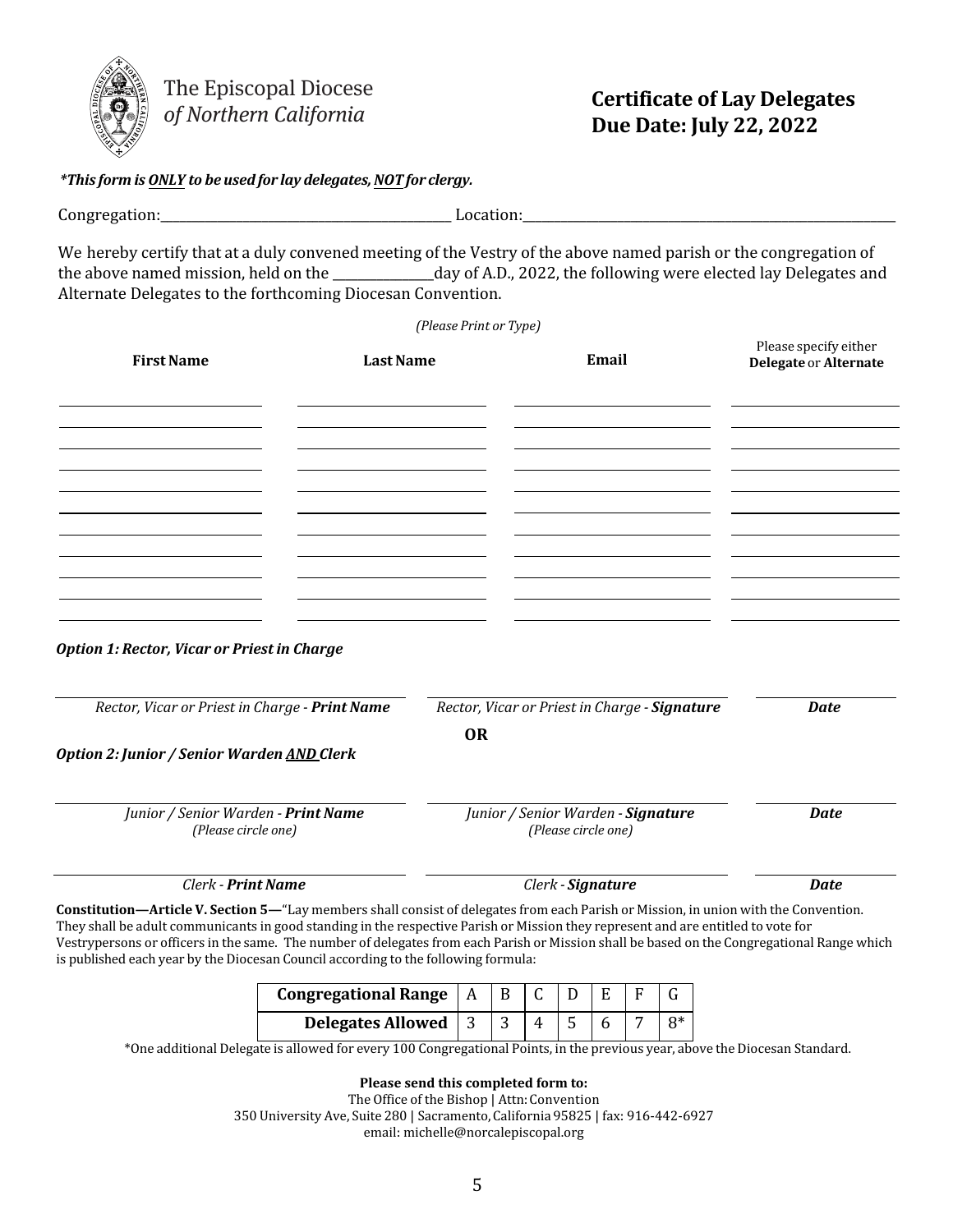

*To be completed by the Cleric in Charge:*

|                                                                                 | Convention and added to our Certificate of Lay Delegates from this congregation and have the power and |  |  |  |  |
|---------------------------------------------------------------------------------|--------------------------------------------------------------------------------------------------------|--|--|--|--|
| authority of a duly elected Alternate.                                          |                                                                                                        |  |  |  |  |
|                                                                                 |                                                                                                        |  |  |  |  |
|                                                                                 |                                                                                                        |  |  |  |  |
| Date: ____________________                                                      | Cleric in Charge                                                                                       |  |  |  |  |
| If there is not a Cleric in Charge, the Senior Warden completes the form below: |                                                                                                        |  |  |  |  |
|                                                                                 |                                                                                                        |  |  |  |  |
|                                                                                 |                                                                                                        |  |  |  |  |
|                                                                                 |                                                                                                        |  |  |  |  |
|                                                                                 | Convention and added to our Certificate of Lay Delegates from this congregation and have the power and |  |  |  |  |
| authority of a duly elected Alternate.                                          |                                                                                                        |  |  |  |  |
|                                                                                 |                                                                                                        |  |  |  |  |

Date: \_\_\_\_\_\_\_\_\_\_\_\_\_\_\_\_\_\_\_ \_\_\_\_\_\_\_\_\_\_\_\_\_\_\_\_\_\_\_\_\_\_\_\_\_\_\_\_\_\_\_\_\_\_\_\_\_\_\_\_\_\_\_\_\_\_\_\_\_\_\_\_\_\_\_\_\_\_

*Senior Warden*